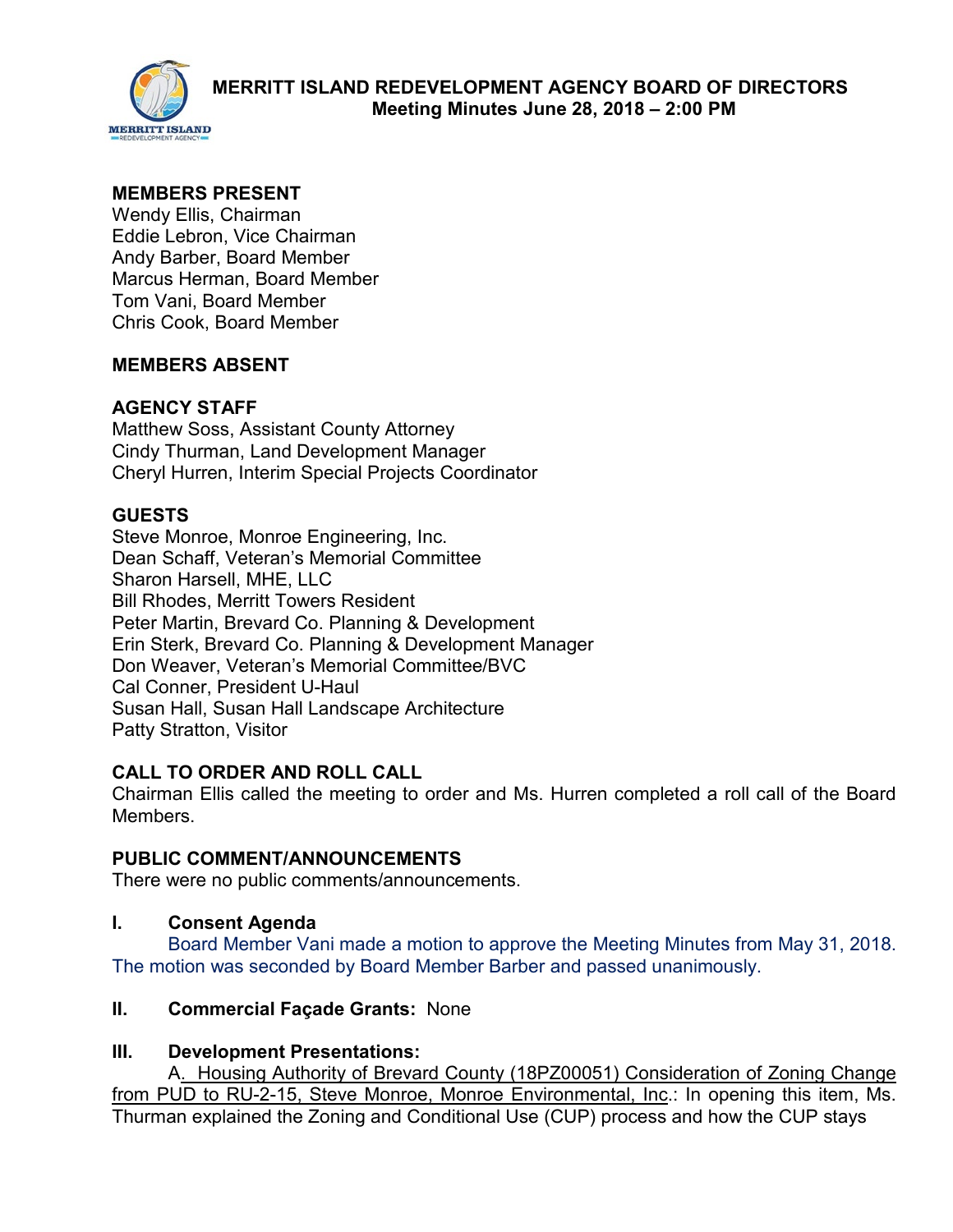

with the property for life. Steve Monroe was present for the Housing Authority and informed the Board that the Citrus Boulevard structure has been demolished and the property has an expired PUD, which requires a rezoning. The rezoning would allow for the development of 178 affordable multi-family units anticipated in a couple of years. Ms. Thurman added the County has owned the property for years and it has no usable zoning. There were no public comments.

#### **Board Member Barber made a motion to approve the rezoning from a PUD to RU-2-15 and with a compatible development. The motion was seconded by Board Member Herman and passed unanimously.**

 B. MHE, LLC (18PZ00057) Mike Erdman/Sharon Hansell present for Mike Erdman: Ms. Thurman explained to the Board that the parcels involved in this request are a sliver of property zoned RU-1-7 that the applicant wants to bring into compliance with the front section of property which is under BU-2. Ms. Hansell told the Board that the property under RU-1-7 had been used as a mobile home park, which is now closed. All of the mobile homes have been moved. Ms. Thurman said this property is important to Veteran's Park and asked Ms. Hansell if MIRA could get a commitment from MHE for a stormwater easement utility. Ms. Hansell said the initial Erdman conversation involved the stormwater easement and she could commit MHE, LLC/Mike Erdman to the stormwater easement. There was no public comment.

#### **Board Member Vani made a motion to approve the rezoning from a RU-1-7 to BU-2 with the condition MEH,LLC/Mike Erdman will commit to providing a stormwater easement to the Veteran's Park Stormwater Pond. The motion was seconded by Board Member Herman and passed unanimously.**

C. Merritt Square CH, LLC 7 Merritt Square Nassim, LLC (U-Haul)(18PZ00061) Phillip Nohrr/Cal Connor representing U-Haul: Mr. Nohrr's explained to the Board that his client, U-Haul, wants to turn around a vacant building that has sat empty for 13 years and utilizing the property will be a plus. Mr. Nohrr introduced Cal Connor, President of U-Haul. Mr. Connor told the Board he had met with Ms. Thurman and that she shared the MIRA and Veteran's vision for the area. What U-Haul typically does will not be compatible. Mr. Connor said he worked on ways U-Haul could be more complimentary to the plans. Mr. Connor showed the Board renderings he had prepared of his proposed improvements. To improve the visual sight of the rooftop, Mr. Connor proposed a metal screen that would hide the rooftop; the metal screen would reflect soldier silhouettes in positions of saluting; standing at attention, etc. As the sun is setting and comes across the metal it will give a different shadow effect viewed from Veteran's Park. The inspiration came from an area in Phoenix, Arizona for Veterans.

Mr. Connor stated that the business is primarily self-storage with 729 units with a loading and unloading area within the property that can accommodate a 26' box, not including the truck. There will be no showroom; no staff, except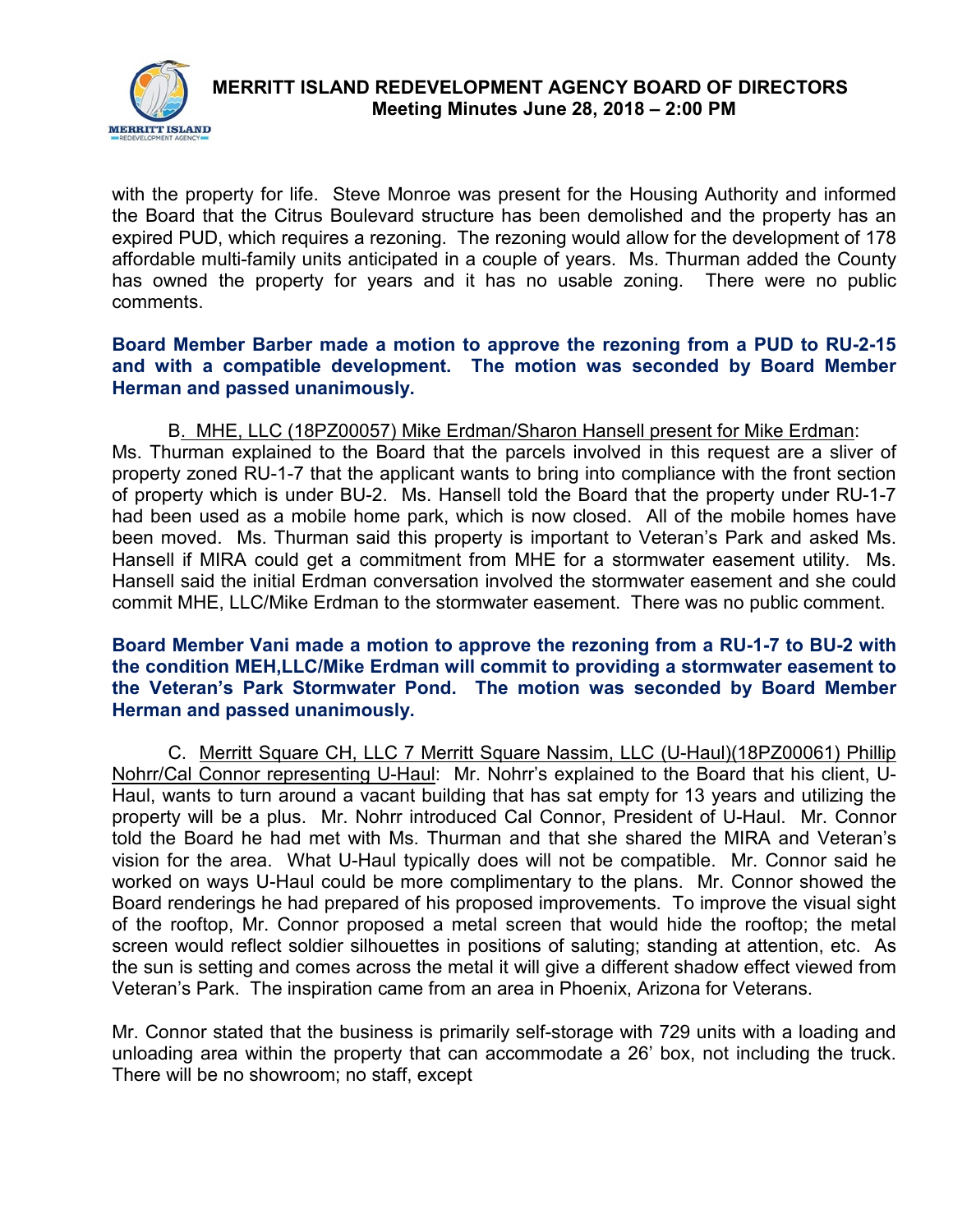

for part-time housekeeping and there will be customer visitation to their units with constant 24 hour camera surveillance. Mr. Connor added this site will be utilized by cargo vans and pickup trucks. Occasionally, a customer could drop off a moving truck, but it would not be left on site. Another facility would pick it up and move it as soon as possible. Mr. Connor assured the Board that the vans purchased for this site would have a veteran oriented wrap.

Mr. Connor suggested he would like to meet with the Veteran's Engineer for planning the U-Haul landscape in order to be consistent with the Veteran's plan. Discussion took place regarding the Fortenberry Road 3-way stop and crosswalk area; sidewalk along Sykes Creek Road; removing the loading docks, and parking for Veteran's events. Mr. Connor's only concern about the event parking was that he didn't want the liability. Ms. Thurman thanked Mr. Connor for his willingness to work with MIRA and the Veteran's and make the property more compatible with their vision for the area. Mr. Connor committed to the following items:

1) The site is to accommodate only cargo vans and pick-up trucks. Box trucks and/or other equipment will not be kept on site. Upon being dropped off by leasee, the box truck and/or other equipment would be removed promptly to another site;

2) Outdoor parking would be limited to 40 U-Haul cargo vans and pick-up trucks. No repairs will be done on site;

3) Cargo Vans assigned to the site will feature the military imaging as shown to the Board during the meeting on June 28, 2018; non-conforming vans or pick-up trucks will be moved within 72 hours.

4) Enhance landscaping with more mature landscaping (i.e. higher dba) will be used at the U-Haul site to be compatible with the Veteran's Park area;

5) The applicant agrees to close off the southeast entrance at the intersection of Fortenberry and Sykes Creek and provide sidewalk on Fortenberry Road behind the property for the length of the property;

6) The applicant will consider sidewalk for the Sykes Creek side of the property;

7) The U-Haul parking will be available for use by the Veteran's Park functions with every available spot being reserved for the Veteran's;

8) Mr. Connor is willing to participate in upgrades to the intersection to include landscaping, sidewalks and crosswalks;

9) Mr. Connor is willing to commit to the presented renderings with minor deviations;

10) Mr. Connor will address the orange doors with U-Haul. The Board requested that he consider another paint color, possibly with the military shadow.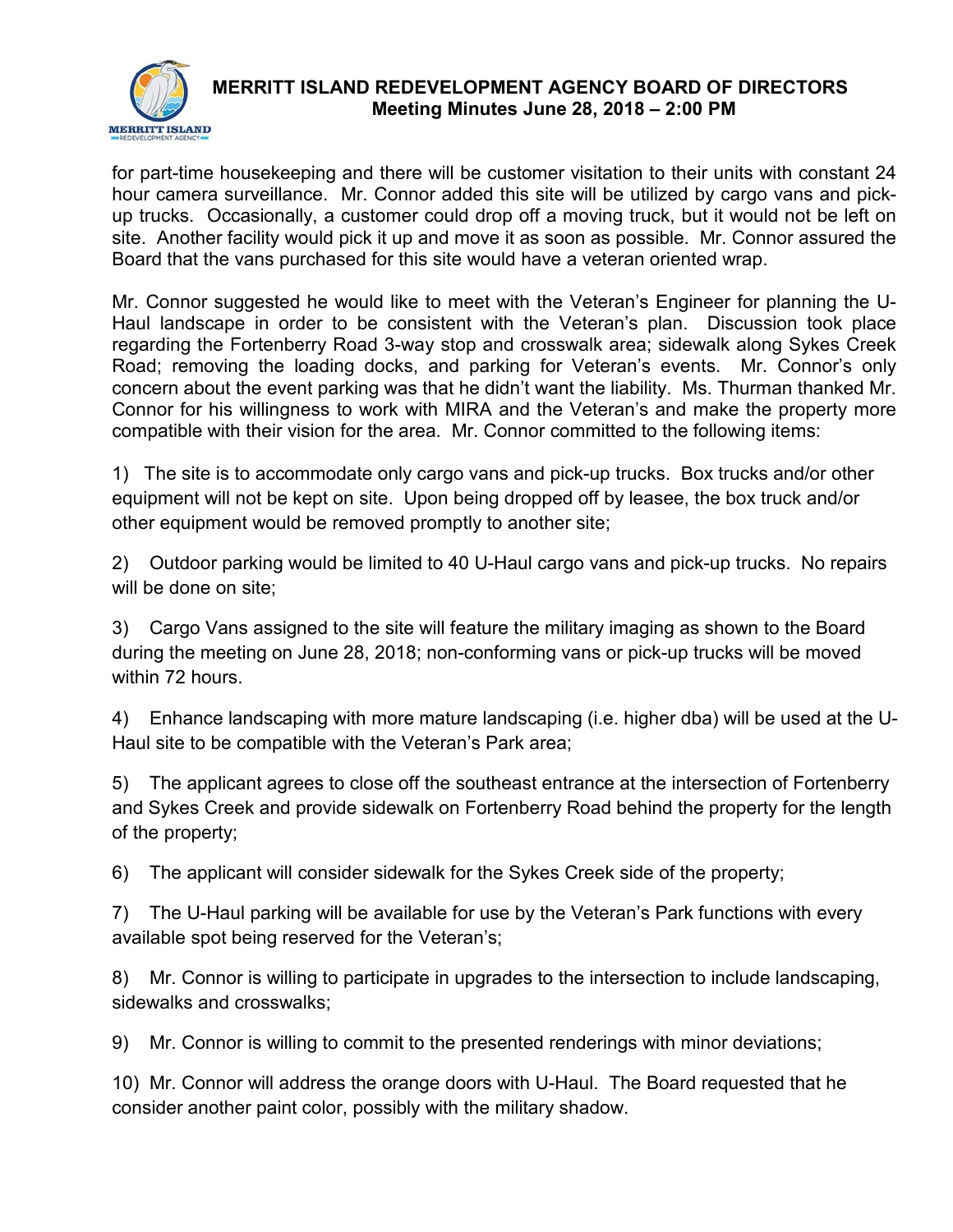

11) Mr. Connor would commit to the removal of the existing loading docks.

Ms. Thurman stated she needed to visit with Traffic Operations for the Fortenberry Road intersection fix including but not limited to the crosswalk. Don Weaver, Chairman of the Veteran's Committee, thanked Mr. Connor for partnering and presenting a good looking plan. Mr. Weaver said he would be attending the County Commission meeting in July. There were no other public comments and the public comments request was closed.

At this time, the MIRA Board asked their questions and offered comments. Board Member Lebron stated he had a conflict of interest and would complete a Conflict of Interest form.

**Board Member Vani made a motion to approve the CUP in the BU-1 classification with the 11 conditions listed above. The motion was seconded by Board Member Barber for discussion. The Board voted 4 to approve (Vani; Barber; Herman and Ellis); 1 No (Cook); 1 abstained (Lebron). Motion passed 4-1-1.** 

D. McDonald's Merritt Island MRP (18AD000011) Minor Site Plan with Waiver: Ms. Thurman stated this request is for the addition of a 2-lane drive-thru installation. The Board discussed their concerns regarding applicant's space availability for an additional window lane and parking on the north side of the building; stacking and safety issues exiting on to S.R. 3 (N. Courtenay Parkway) going right and especially going left and crossing 2 lanes of traffic.

**Board Member Herman made a motion to table the item in order to request a traffic study from Traffic Operations to address the concerns listed above. The motion was seconded by Board Member Vani and the motion was passed unanimously.** 

**Discussion is to be had with Planning and Zoning.**

#### **IV. Old Business:**

A. Pepper Busting - Universal Contracting & Construction, Inc. - upon reviewing the "contract" for services, the Board was concerned about having an agreement with a 30-day out clause. A number of maintenance related questions came up, such as the proposed agreement didn't include mangrove elevations.

**Board Member Lebron made a motion to approve the agreement contingent upon hedging being made part of the maintenance agreement. The motion was seconded by Board Member Cook and the motion was passed unanimously.** Susan Hall asked who's removing the trash; how much is the permit? Attorney Soss asked if the Attorney's Office had viewed the agreement with the answer being no. Attorney Soss offered to write a maintenance agreement for the Pepper Busting satisfactory for the County Attorney's Office and for MIRA to utilize.

**Board Member Barber made a motion to rescind the previous motion. The motion was seconded by Board Member Vani and the motion was passed unanimously.**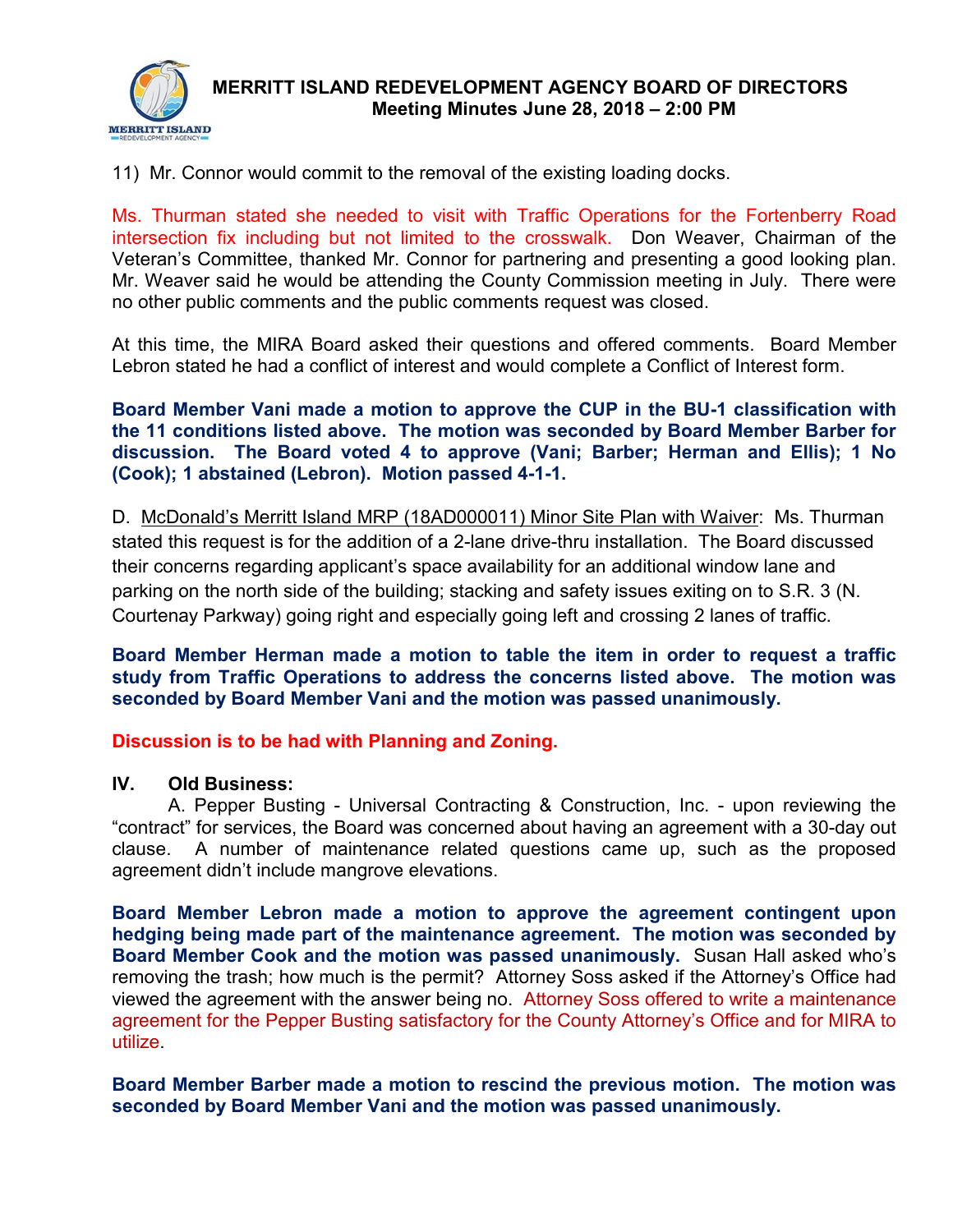

#### **Board Member Vani made a motion to approve the agreement contingent on the Attorney's Office writing an agreement with a more detailed scope of work. The motion was approved by Board Member Barber and the motion was passed unanimously.**

B. Landscaping Quarterly Report - Susan Hall; SHLA - Susan Hall reviewed SHLA's Quarterly Landscaping Report with the Board. Ms. Hall said Jason Kelly has the name of a company that can do the removal of the paver paint spills; and he has removed the damaged foxtails on S.R. 3. Carraba's on Palmetto has removed their dead plants, filled in the holes, and laid down sod. In Merritt Park Place, the irrigation pump has been repaired. Ms. Hall added on S.R. 520 the last royal on right going west has lost its head but overall she is pleased with the landscaping. At Kiwanis Park, there are 2 Silver Buttonwoods needing to be replaced and going west there are 2 Cabbage Palms Mr. Kelly needs to remove.

**Board Member Vani made a motion approving SHLA to go out for bids regarding the needed improvements found in the presented report; requesting optional items to be listed separately. The motion was seconded by Board Member Herman and the motion was passed unanimously. The Board's intent is to plant before the end of this budget year, which is September 30, 2018.**

C. Staffing - discussed after Item V

**V. New Business:** Safety and Wayfinding Signage Master Plan - Chairman Ellis stated she wants DRMP to do a comprehensive signage plan for Merritt Island. The Board discussed previous plans for entrance signs and the amount of money the Board had spent with nothing to show for it. Ms. Thurman asked the Board to allow her to look from a different angle at MIRA signage via the code and obtain a proposal from DRMP for a signage comprehensive plan.

**IV.**C Staffing - Chairman Ellis stated that 29 applications were received for the Administrative Secretary position. If a valid selection is found, the plan is to interview after July  $9<sup>th</sup>$ . Chairman Ellis stated that John Denninghoff decided to advertise the Executive Director's position this past Monday, and has a shortlist committee scheduled for July 20<sup>th</sup>. The Board discussed another date to hold the Selection Committee-Board meeting. It will be after the Board Members can check their schedules. Staff will send the shortlist to the Board via email. The Board considered 2 optional dates to meet; July  $24^{th}$  and August 13<sup>th</sup>. July  $24^{th}$  had the most members available for considering the issues. Staff will email a confirmation to the Board Members regarding the re-scheduling of the meeting.

### **VI. Board Reports and Presentations:**

### **Christine Schverak, Assistant County Attorney** – Absent

**Cindy Thurman, Land Development Manager** - Ms. Thurman told the Board she had touched on all of the items listed in the Action Items. She attended the Veteran's Meeting along with George Clark from Facilities and Terry Lane from the Parks and Recreation Dept.